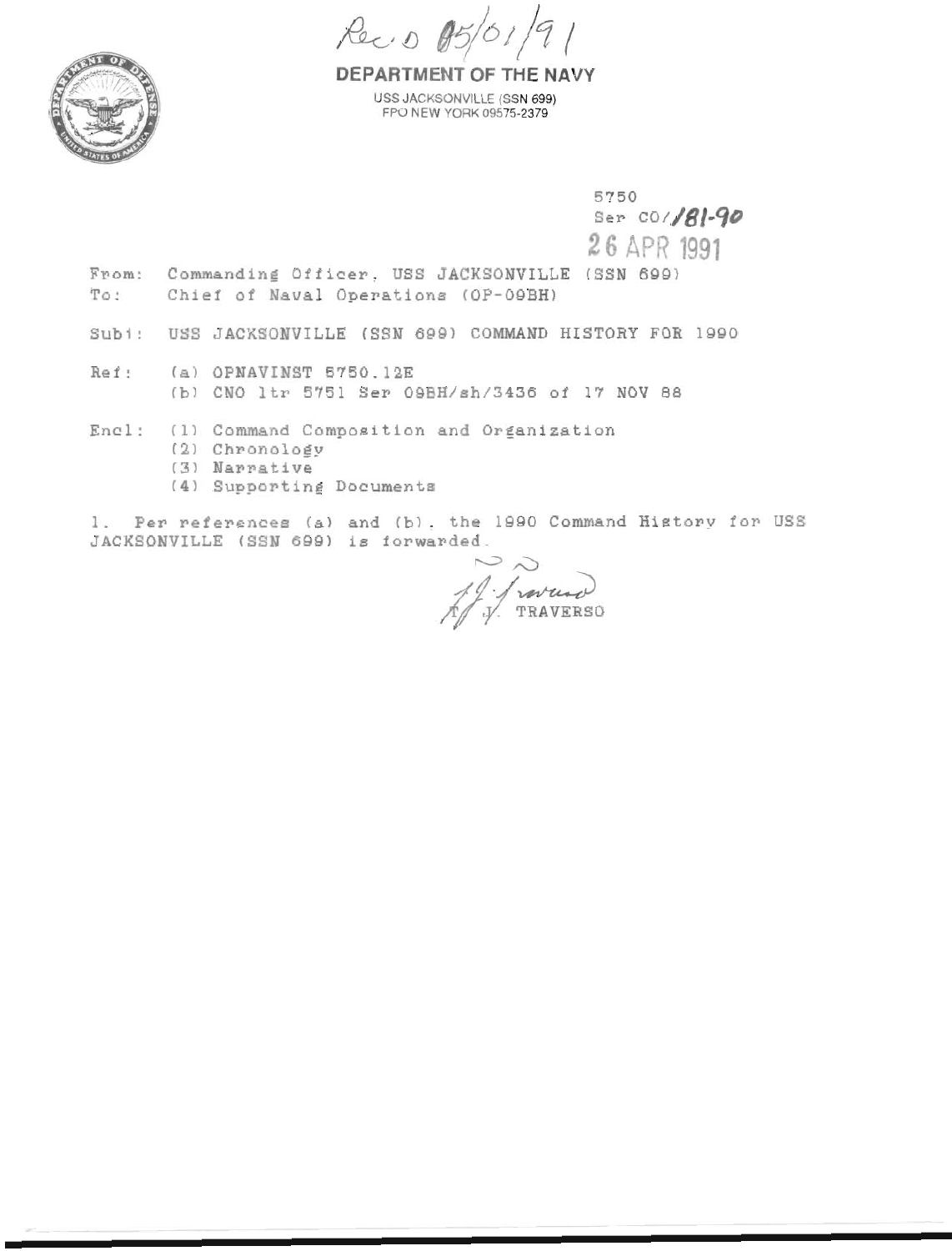**USS JACKSONVILLE COMMAND HISTORY 1990** 

**COMMAND COMPOSITION AMD ORaAMIZATION** 

**COMMAND: USS JACKSONVILLE (SSM 689)** 

**MISSION: LONa RANeE SUSTAINED ANTI-SUBMARINE/ANTI-SURFACE WARFARE** 

**IMMEDIATE SENIOR COMMAND: COMMANDER. SUBMARINE SQUADRON 8** 

**SUBORDINATE COWAAND: NONE CHANGE OF COMMAND: 10 NOV 89 COMMANDINU OFFICER: CDR TIMOTHY J. TRAVERSO. USN <sup>1120</sup>**/ **LINEAL NUMBER 006823-40** 

Enclosure (1)